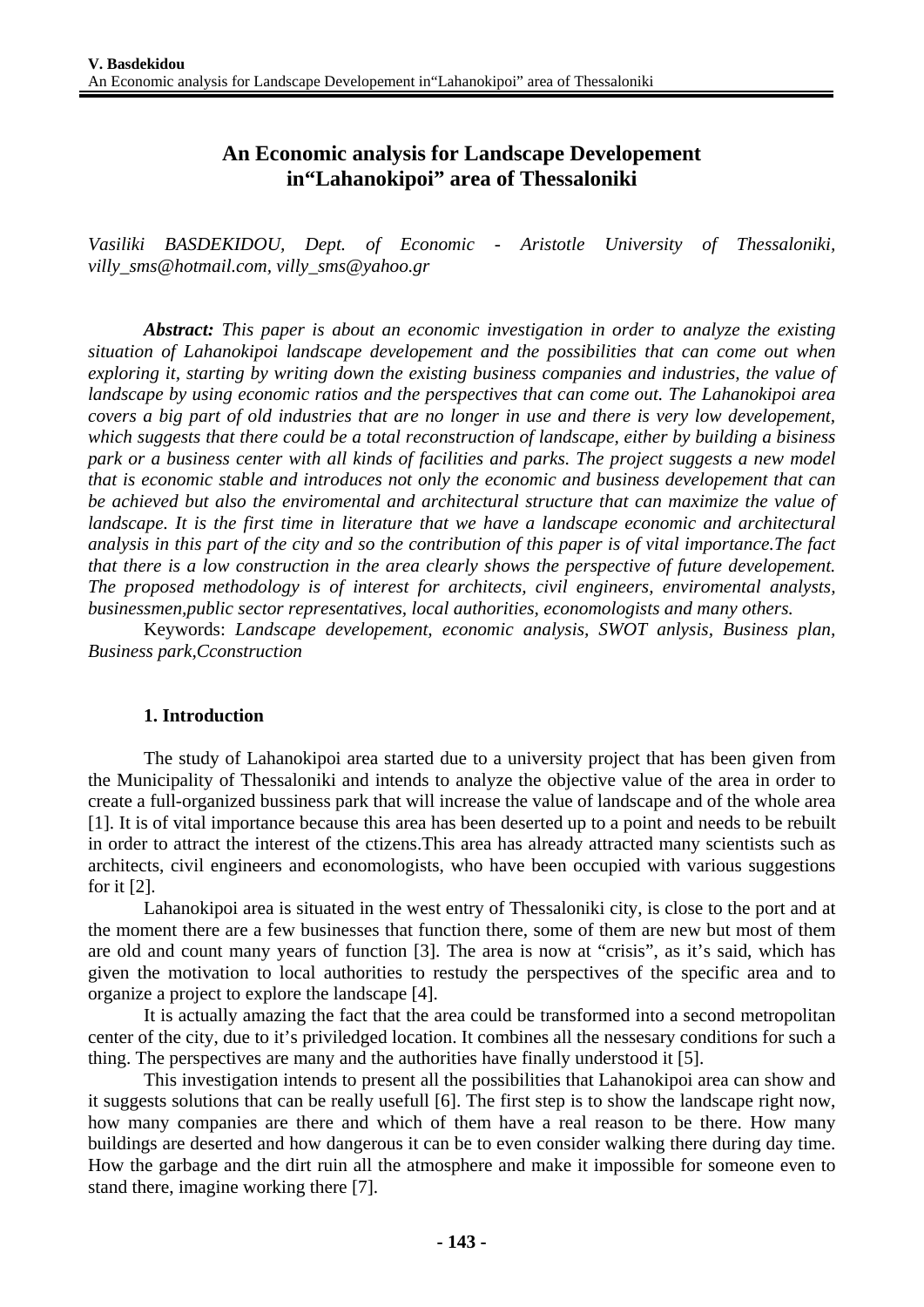The second step is to give some details of the existing suggestions, compare the advantages and disadvantages of these suggestions by using SWOT analysis (Strengths, Weaknesses, Opportunities, Threats) and end up to the best suggestion [8].Finally, the third step presents a fullfilled suggestion of a business park with all the nesessary facilities, that proves to be the best choice for the area and analyzes the importance that could have for the city [9].

### **2. The Project (Analysis)**

Lahanokipoi area, as it is reffered above, is situated in the west side of the city, near the port and the center. There are many businesses that are founded and function in the wide zone of the area, such as business centers, technical companies, small entreprizes, ship companies, importexport companies, advertisement offices, amusement clubs and many others [10]. Some of them are situated in new, modern buildings, some others, usually the olders, in older buildings [11]. The area is characterized by the coexistance of old and ugly buildings with new and more priviledged ones [12].

The general idea is to create a business park where a big number of those businesses or all of them could be situated in similar and more ellegant buildings, that would express the style and the image of those companies, according to the services that each one of them provides [13]. It would be extremely interesting if we could gather in the same business park all kinds of businesses with different objects each one, and in different kinds of buildings. It could be an architectural revolution for the city and could also attract many visitors, instead of only the citizens themselves [14]. This could also be very helpful, because it would provide a sort of identity for those businesses and people could identify at once the kind of businesses that each building represents [15].

This of course, is not at all easy to acheive. There are many key factors that need to be consider, such as the number of businesses that a business center could have, the object of the business and the reasons why a company should move to a business center, the benefits that it provides, the area that it should be situated, how close to the city and the objective value of landscape right now [16]. It is an endless catalogue and it needs the cooperation of many scientists and researchers in order to acheive the best possible result with the maximum benefit [17].

Right now the situation is considered to be rather wild or even dangerous [18]. This is because the area lacks of control and after daytime is dangerous even walking there on foot. The suggestion is to create a business center that would increase mobility and traffic in the area and would attract more people in order to minimize the danger. There are three issues that need to be considered here [19]. First the exact location of the business park, second the definition of necessary and basic infrastructure and facilities of the business park and third the budget that such a plan needs. We are going to analyze each issue separately [20].

#### **2.1 Location**

Especially the term "location" refers to the geographical placement of the space in which the business park will take place in relation to the characteristics of the area that will be chosen [21]. Lahanokipoi area is selected because it combines all the below characteristics in addition to the necessity of it's immediate exploration [22].

Restrictive factors such as the incorporation of the site in the urban-planning, the institutional and property-ownership regime, the value of the land etc will also be studied.An additional important restrictive factor is the enviromental impact of the project [23].

It is evident that "site" and "infrastructure"are interrelated. Indicate factors that relate the two are:

- availability and value of the land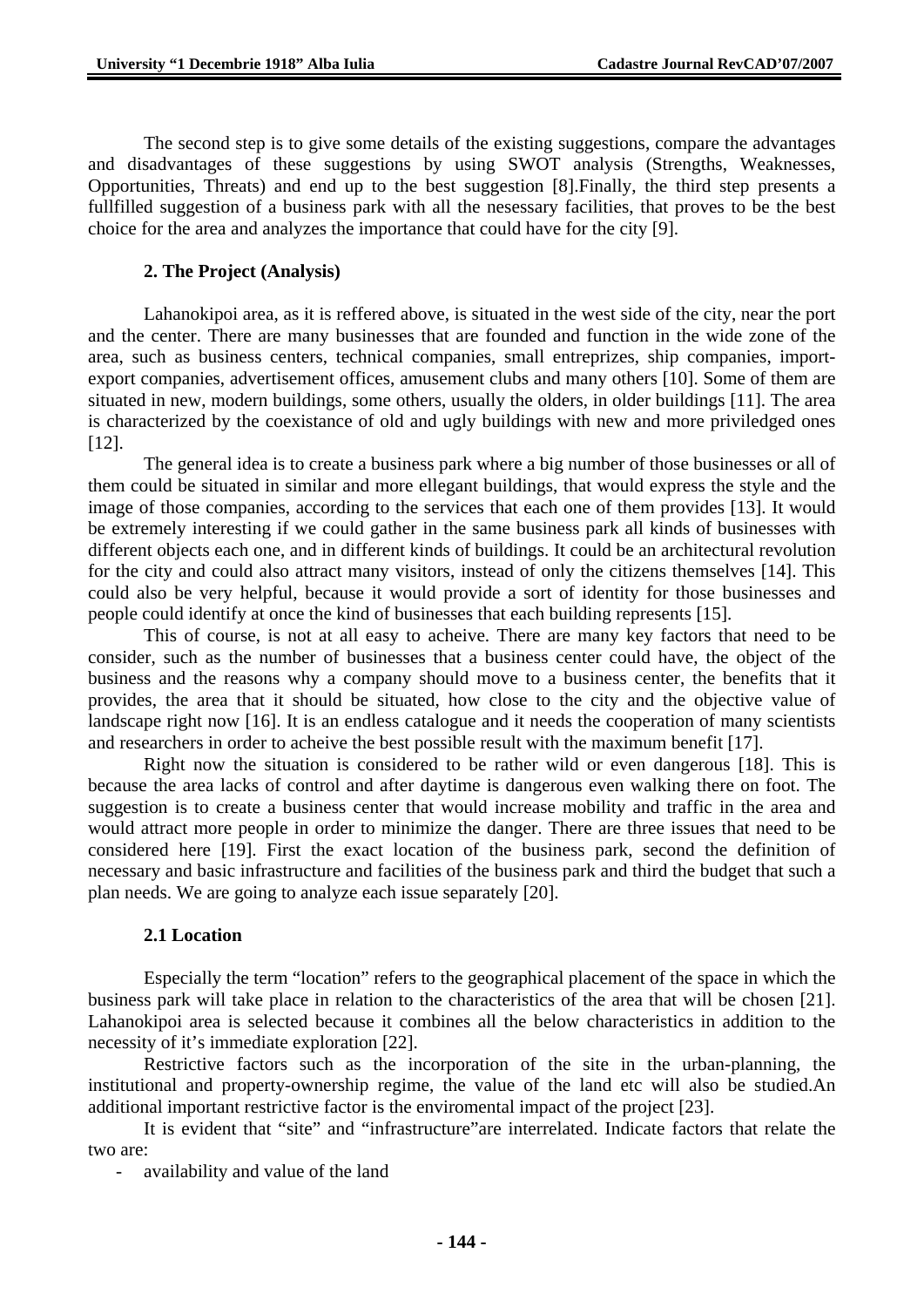- accessibility and connection with highways or central roads, distance from the port, etc.
- enviromental impact
- availability of power networks and telecommunications
	- It is alse nesessary to be considered [24]:
- the geo-morphological characteristics, land-usages, sensitive and protected areas, transportation accessibility, incorporation in the urban-planning, developement trends of the area and architectural innovation [25].

## **2.2 Definition of necessary and basic infrastructure and facilities**

In this issue we need to consider the necessary natural and enviromental infrastrusture such as water-sewage, waste management, etc. [26]. Also the nesessary technology and telecommunication infrastructure that will make the business park even more priviledged and attracted.

Most importantly is the parking space that will be designed in order to solve the big parking problem of the area and therefore will attract even more businesses [27].

It could also be wise to include some conference spaces that will gather bussinessmen from abroad and will increase in such way motivation and innovation in the area [28].

Finally, allocation of open-air spaces such as open-air stands, rest areas, etc will be equally usefull and necessary in addition to the security and monitory systems that will make the area safe including fencing [29].

## **2.3 Budgeting**

Before the exact estimation of the cost of such a business park it is important to start a premarketing analysis in order to examine the business trends of the area. This is possible by creating a small questionnaire that will be handed to businessmen of the area but also to other bussinessmen of the city in order to understand their future moves and to examine their intention to move to this business park [30].

The budget of the park is interrelated with the objective cost of landscape and it's accessibility. This is now under examination and by the end of the year a fullfilled budget prediction shall be ready [31].

A SWOT analysis or a cost benefit analysis will make this proposal even more clear.

### **3. SWOT analysis of Lahanokipoi area**

SWOT analysis is an important instrument in order to evaluate the right exploration of landscape and this study presents all the benefits for creating this business park in Lahanokipoi area [32].

There is also the need to provide the economic ratios of the objective value of landscape in order to estimate the benefits that can come out by exploring the area. These ratios are stable and adjustable, according to the position of landscape and they will provide an exact prediction for budgeting [33].

### **3.1 Strengths:**

- Location of the area (near the center of the city, accessible to the sea and the port, business area, free unexplored space and landscape) [34]
- developement trends, since there is already business infrastructure in the wide area
- there is no other business park so it is an important innovation for the city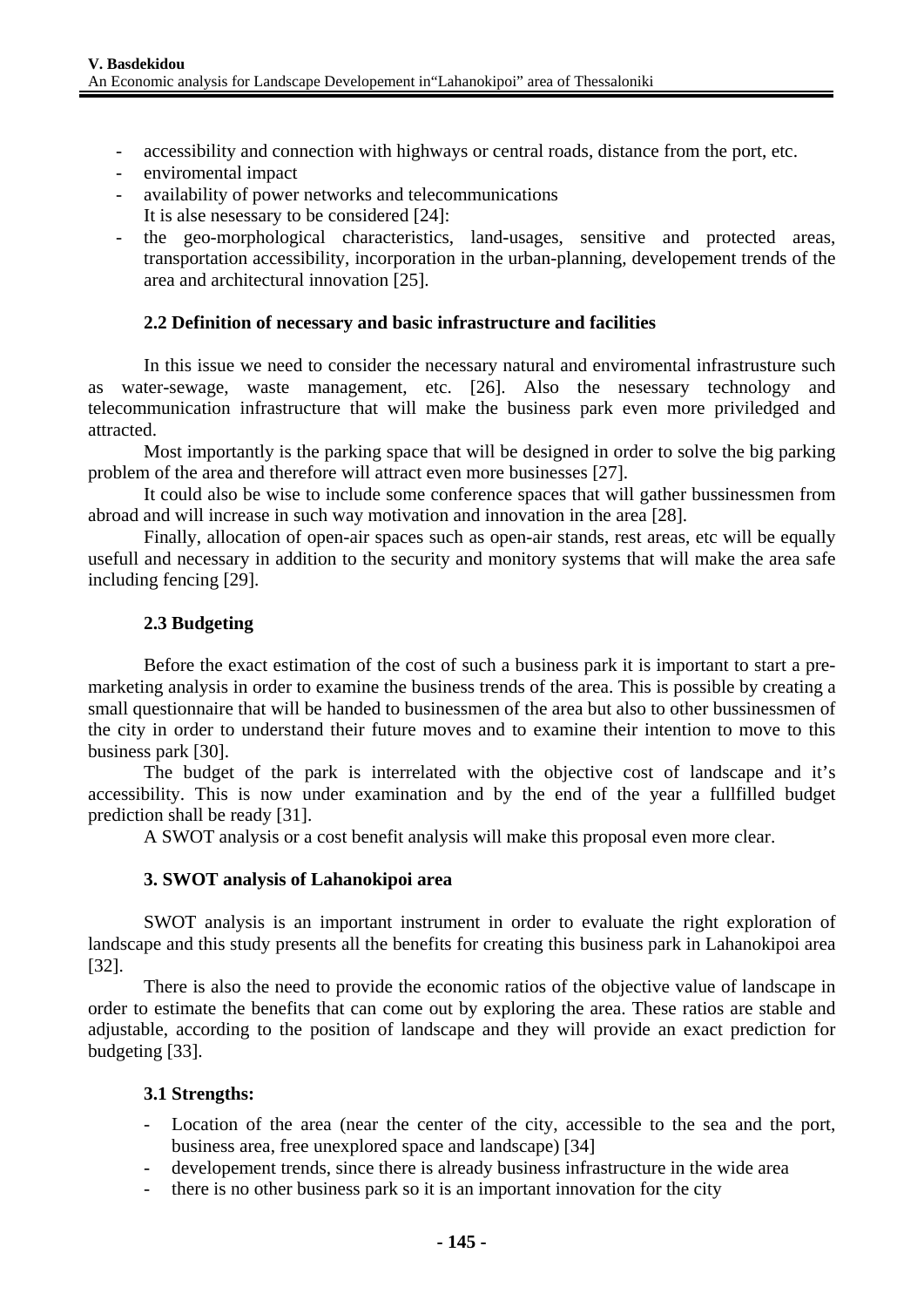- free parking space
- accessibility to the center and other businesses
- better business enviroment
- better access and parking spaces
- better accomodation and facilities
- architectural innovation
- better security of the area increase of safety
- approriate exploration of landscape

#### **3.2 Weaknesses**

- Difficulty in estimating the exact land evaluation, because there is a complexity in landscape ownership [35]
- difficulty in convincing the state(municipality) for immediate funding (bereaucracy) in order to explore landscape
- several delays of the project

### **3.3 Opportunities**

- New business oppurtunities for young businessmen
- opportunities for expanding the already existing businesses
- opportunity for creation of business clusters

#### **3.4 Threats**

- Enviromental organizations that might be against it
- small older businesses will close down or be ruined
- historical value of the buildings will be destroyed.

#### **4. Results, Discussion and Future Perspectives**

This project intents to show the dynamics that Lahanokipoi area presents and with the right exploration it could lead to important and beneficial perspectives [36]. By accomplishing the exploration of landscape and creating a full- planned and well organized business park, small and big companies could gather all together in a friendly and healthy enviroment, just a bit away from the noise of the city and could function in the best possible way [37]. The job enviroment is one of the most nesessary things when it comes to job selection and it could play a very important role in a company's choice to move.

The selection of the appropriate location is the first step [38]. The second step is to choose the architectural characteristics of the buildings and the facilities that the park could offer, after examining the market situation and predicting the business preferences [39].This could happen with the cooperation of a team of scientist such as architects, civil engineers, economologists, laywers, marketeers, analysts, managers and also enviromental scientists [40].

It is proved above that with the right organization and cooperation this business park will increase the business and developement trends of the area and will motivate many businessmen [41]. Additionally, it could lead to a great architectural innovation for the city and attract many visitors [42].

#### **Suggestions for business park**

In order to examine the situation closer, we have examined some of the worlds most known business parks and they are presented below.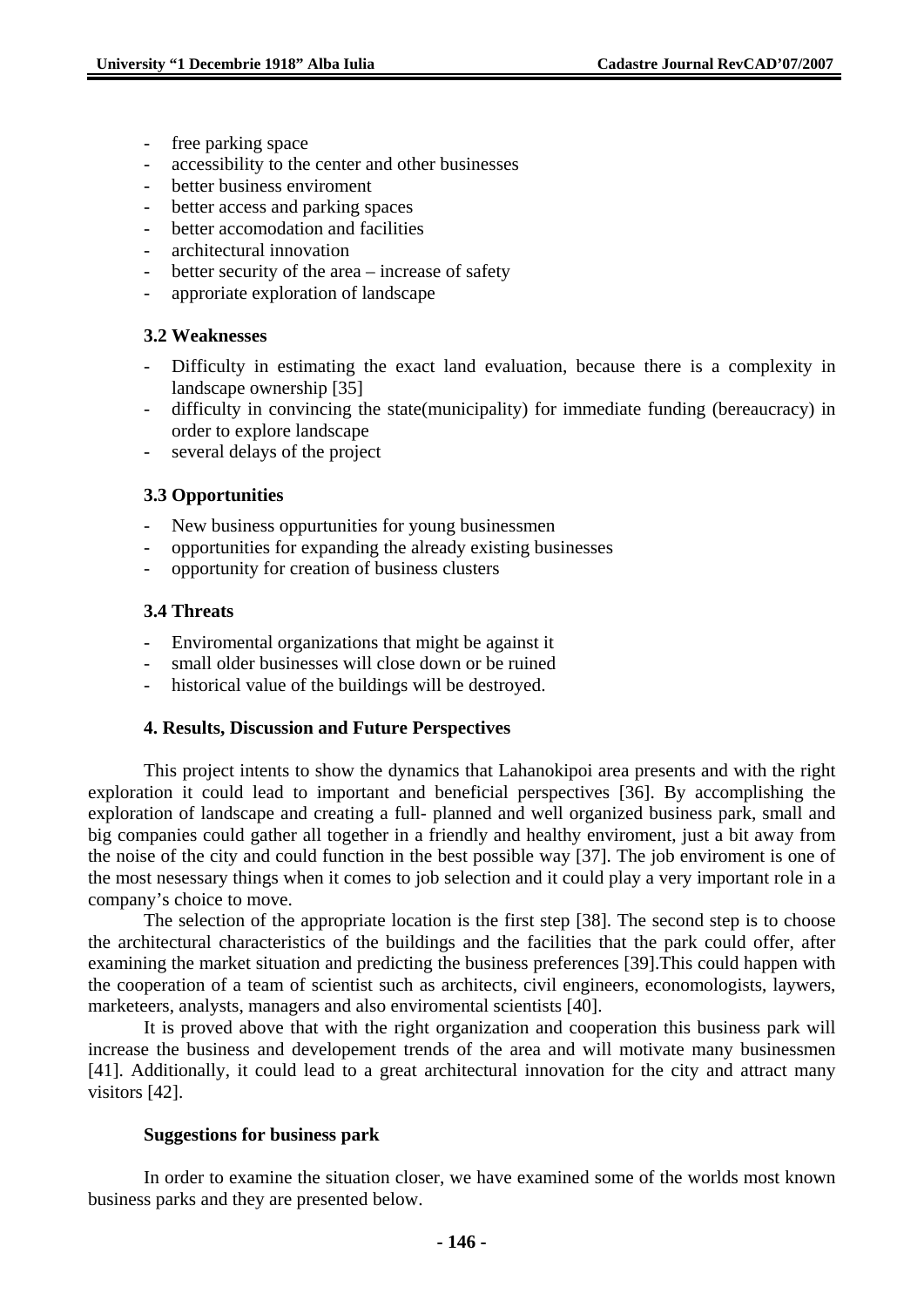The Alabama Business Park (see Fig. 1).



Fig. 1. The Alabama Business Park.

 This is one of the U.S. bigger business parks, and it clearly presents the succesful exploration of landcape, as well as the facilities that it provides.

I-565 Business Park in Alabama is conveniently located at the Intersection of I-65 and I-565, one of the South's major transportation routes. The property is owned by I-565 Partners, LLC and zoned for commercial, industrial, warehousing and technology use (see Fig. 2 & Table 1).



Fig. 2. The I-565 Business Park.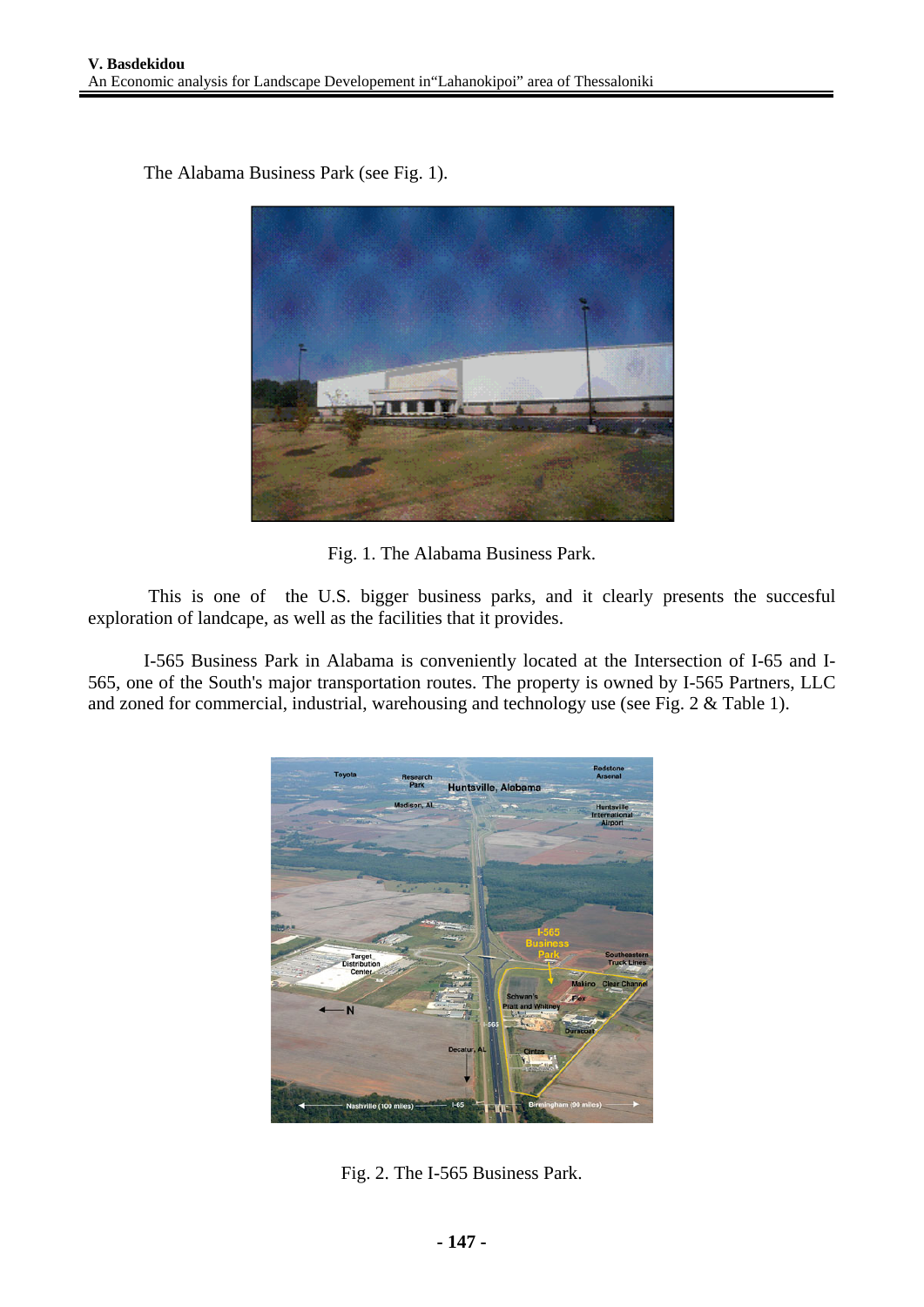| <b>Land Information:</b>        |                                         |
|---------------------------------|-----------------------------------------|
| Type:                           | <b>Industrial Park</b>                  |
| <b>Total Acres:</b>             | 60 acres                                |
| <b>Available Acres:</b>         | 37 acres                                |
| <b>Largest Tract:</b>           | 15 acres                                |
| <b>Minimum Tract:</b>           | 1 acre                                  |
| Topography:                     | Gently rolling                          |
| <b>Fire Rating:</b>             | Huntsville                              |
| <b>Protective Covenants:</b>    | Yes Brick/Block building facade         |
| Zoning:                         | <b>Commercial Industrial Park</b>       |
| <b>Former/Current Land Use:</b> | Agriculture                             |
| <b>Major tenants</b>            | Clear Channel Radio, CINTAS, CTA, Cowan |
| Land Lease:                     | <b>Yes</b>                              |
| Price:                          | \$75,000 - \$100,000 per acre           |
| <b>Property Tax:</b>            | Various (Limestone County)              |
| <b>Land Owner</b>               | I-565 Partners, LLC                     |

| Table 1. The Land Information of the I-565 Business Park. |  |
|-----------------------------------------------------------|--|
|-----------------------------------------------------------|--|

| <b>Utilities:</b> |                                             |  |
|-------------------|---------------------------------------------|--|
| Gas:              | Huntsville                                  |  |
| Water:            | <b>Limestone County</b>                     |  |
| Sewer:            | Huntsville                                  |  |
| Electric:         | Athens                                      |  |
|                   |                                             |  |
| Transportation:   |                                             |  |
| Highway:          | I-565 on site; 2 miles to I-65              |  |
| Rail:             | 7 miles to International Intermodal Center  |  |
| Water:            | 9.5 miles to Morgan Co. Port Authority      |  |
| Air:              | 6 miles to Huntsville International Airport |  |



Fig. 3. The Map of the I-565 Business Park.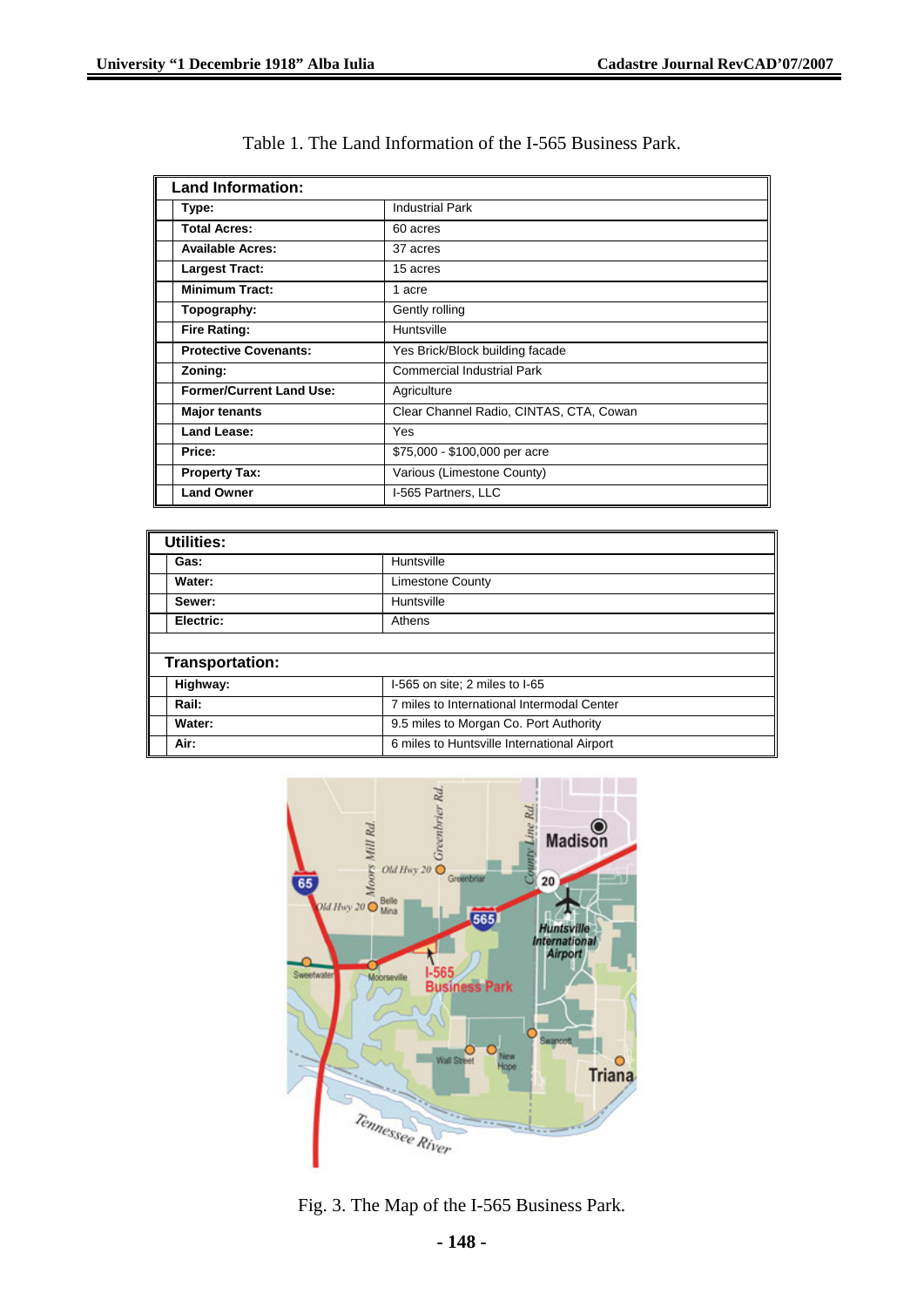As we can see in the pictures above (see Figs. 2, 3), I-565 business park has a priviledged location, near Huntsville international airport, combines commercial and industrial facilities and is very well orginized. The exploration of landscape in this case clearly represents the standards of the area and could be a good example for Lahanokipoi area inThessaloniki.



## **The toronto business park (wales)**

Fig. 4. The Toronto Business Park.

The Toronto Business Park is located at Toronto NSW,approximately 1 hour North of Sydney (see Fig. 4).

Within one hours range of over 600, 000 residents of Newcastle and the Hunter and 300, 000 residents of the Central Coast. Toronto Business Park is conveniently central. With an estimated population growth to 850, 000 within the next 20 years. The Hunter\* is a rapidly expanding, boom region.

\* The Hunter is made up of the following shires: Cessnock, Dungog, Glouster, Great Lakes, Lake Macquarie, Maitland, Merriwa, Newcastle, Port Stephens, Singleton, Murrurundi and Scone.

Toronto Business Park is proud to announce the launch of a new website. Toronto Business Park provides people with a purpose built warehouse, receiving and distribution facility in the heart of the Hunter. Also the location here is priviledged, because it is close to many cities and towns in Wales and this makes it attractive to more companies and to the residents of the area of course.

## **The Orco Business Park (Budapest, Hungary)**



Fig. 5. The Orco Business Park.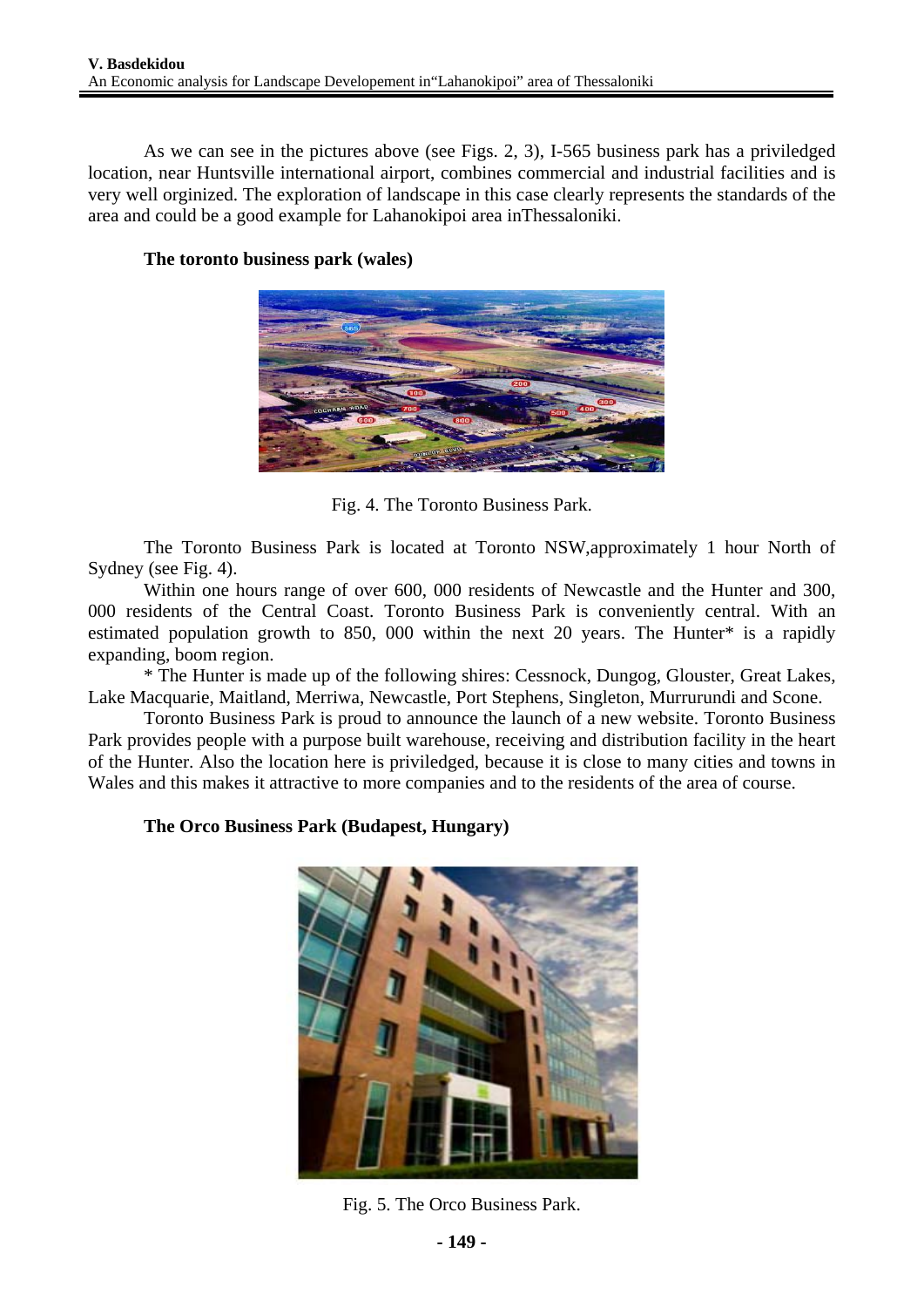The ORCO Business Park is situated at Budaörs on the outskirts of the Buda mountains. Thanks to its well positioned location and the closeness of the major motorways (M1, M7), Budaörs is rightly called the western gate of the capital, Budapest.

Its character, that of a logistic junction is an important factor not only because of the domestic but also due to the international trade traffic as well. The exploitation of motorways M0 and M1-M7 is still the highest in the region. This is the reason, besides the pleasing environment and the close proximity to Budapest, that numerous multinational companies choose Budaörs as its headquarters.

The three main buildings and the surrounding infrastructure which the Park currently consists of, is gradually flaring and changing considering the widening market demands. As of now it has a 17.800 sqm office area, parking spaces, garages and a notable garden. Restaurant can be found within the facility and there is an exclusive shuttle bus service available for tenant workers.

The ORCO Business Park offers an ideal location for its partners in the midst of this busy, yet still pleasurable and verdant, commercial area. It could be a nice example for Lahanokipoi area too, because the latter is also in the west side of the city of Thessaloniki and it could be transformed, as it is reffered above, into a second metropolitan center, since it is so close to the city and to the port (see Table 2).

| <b>Information</b>           |                                      |
|------------------------------|--------------------------------------|
| Company                      | <b>ORCO PROPERTY GROUP - Hungary</b> |
| <b>City</b>                  | <b>Budapest</b>                      |
| <b>Region</b>                | Hungary                              |
| Project type                 | Offices                              |
| <b>Address</b>               | H-2040, 117 Szabadsi Road            |
| <b>Construction start</b>    | I.Q 2002                             |
| <b>Completion / Delivery</b> | I.Q 2002                             |
| <b>Sales start</b>           | I.Q 2002                             |
| <b>Number of units</b>       | 14.353 sqm                           |

Table 2. The ORCO Business Park.

## **The Shanghai Business Park**

Following are presented five images from the Shanghai Business Park (see Fig. 6).

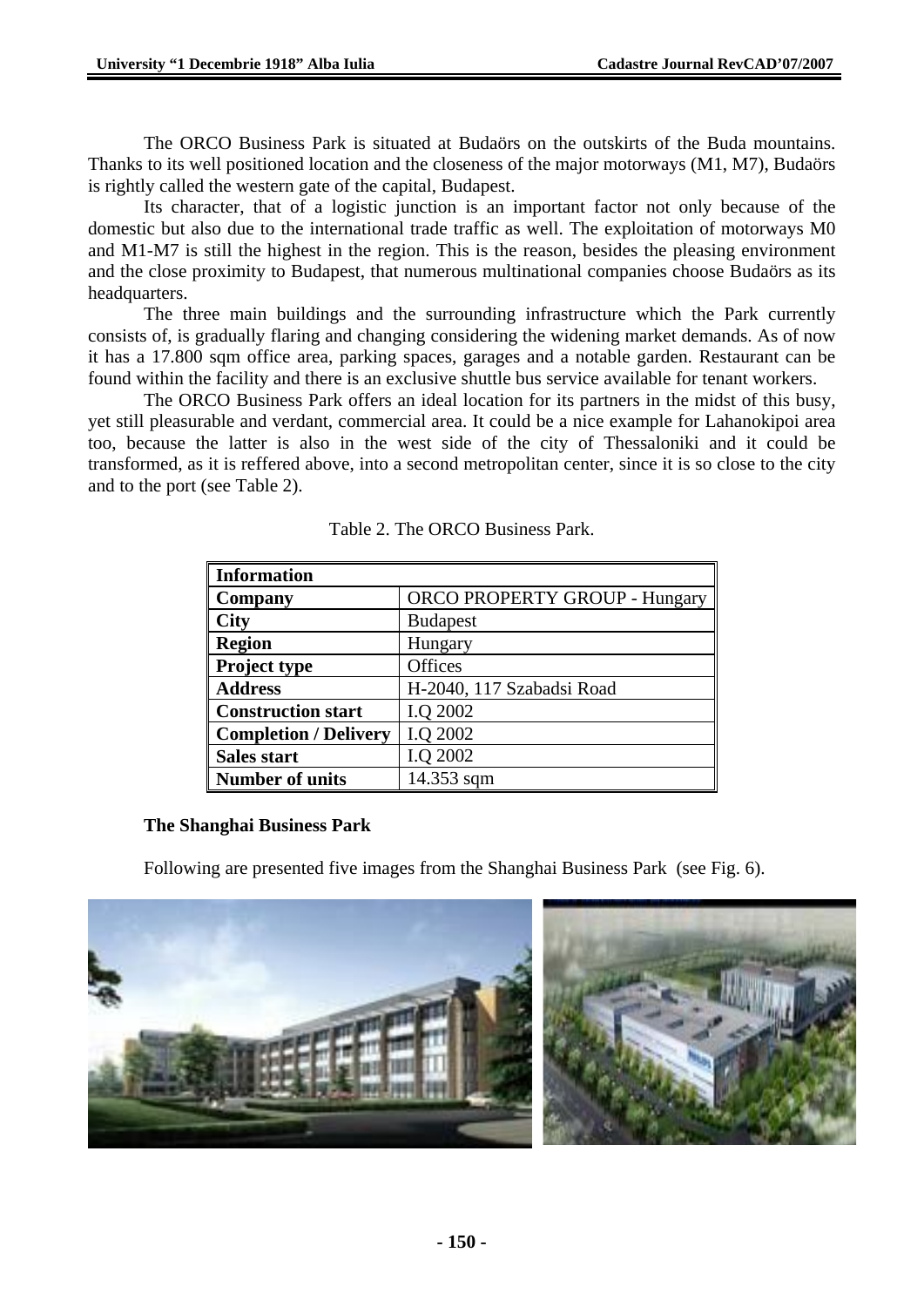



Fig. 6. The Shanghai Business Park.

### **Aig/lincoln logistic company for building and organizing a business park**

The AIG/Lincoln logistic, warehouse and light industrial facilities are developed with stateof-the-art construction techniques and allow maximum flexibility for customization of space to meet the needs of our clients.

The prime locations are strategically selected for access to essential lines of transport.

AIG/Lincoln is also an expert in providing mixed-used facilities, offering clients flexibility of warehousing, logistics processing areas, and office space in one location. These products may include show-room areas as well as modules for light industrial uses.

AIG/Lincoln is one of the market leaders in Eastern and Central Europe for Business Parks.

For instance, the "Diamond Business Parks" in Poland have already developed their own reputation as an individual brand name. The architecture is distinctive, the technical construction and materials of the highest quality.

- Their Business Park projects offer a wider variety of practical amenities (e.g. snack shops, ATMs, laundry services), successfully combining a pleasant working environment with practical and efficient everyday facilities.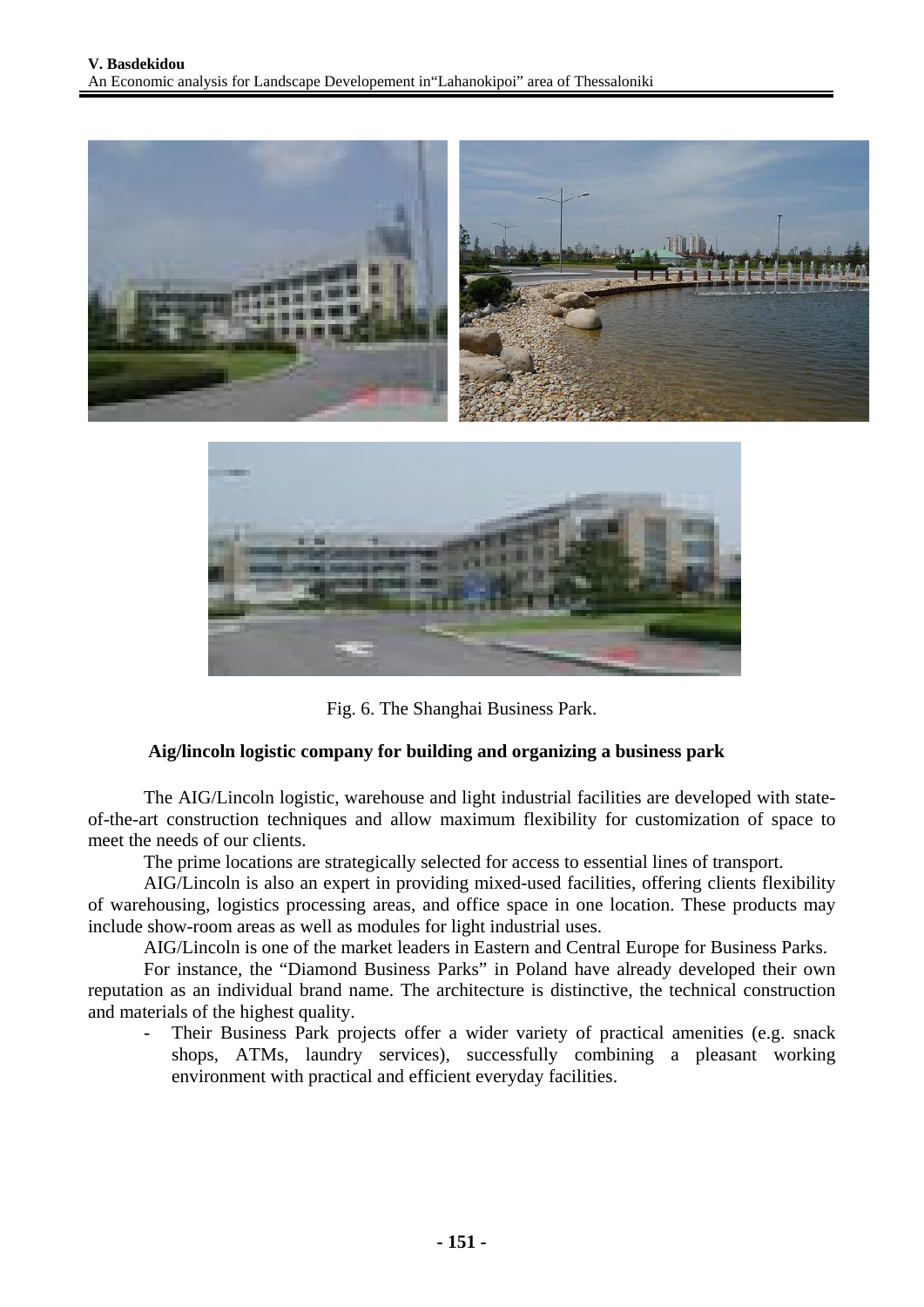## **M1 Business Park (Hungary)**



Fig.7. The M1 Business Park.

Project: M1 Business Park

Location address: H-2071, Páty, M1 Business Park

Project description: Logistics and distribution warehousing light industrial assembly

The M1 Business Park (see Fig. 7) totals some 72,000 m2 of logistics and distribution warehousing built to the latest standards. The five phase development can also accommodate light industrial assembly on request. The current plans are designed to achieve optimum efficiency and clear internal height combined with flexibility. Due to the size of the M1 Business Park, future expansion can be accomodated, as well as build-to-suit solutions for companies seeking individual identity or technical requirements.

M1 was constructed and completed in five independent buildings with different layouts and internal traffic systems (see Table 3).

Table 3. The M1 Business Park.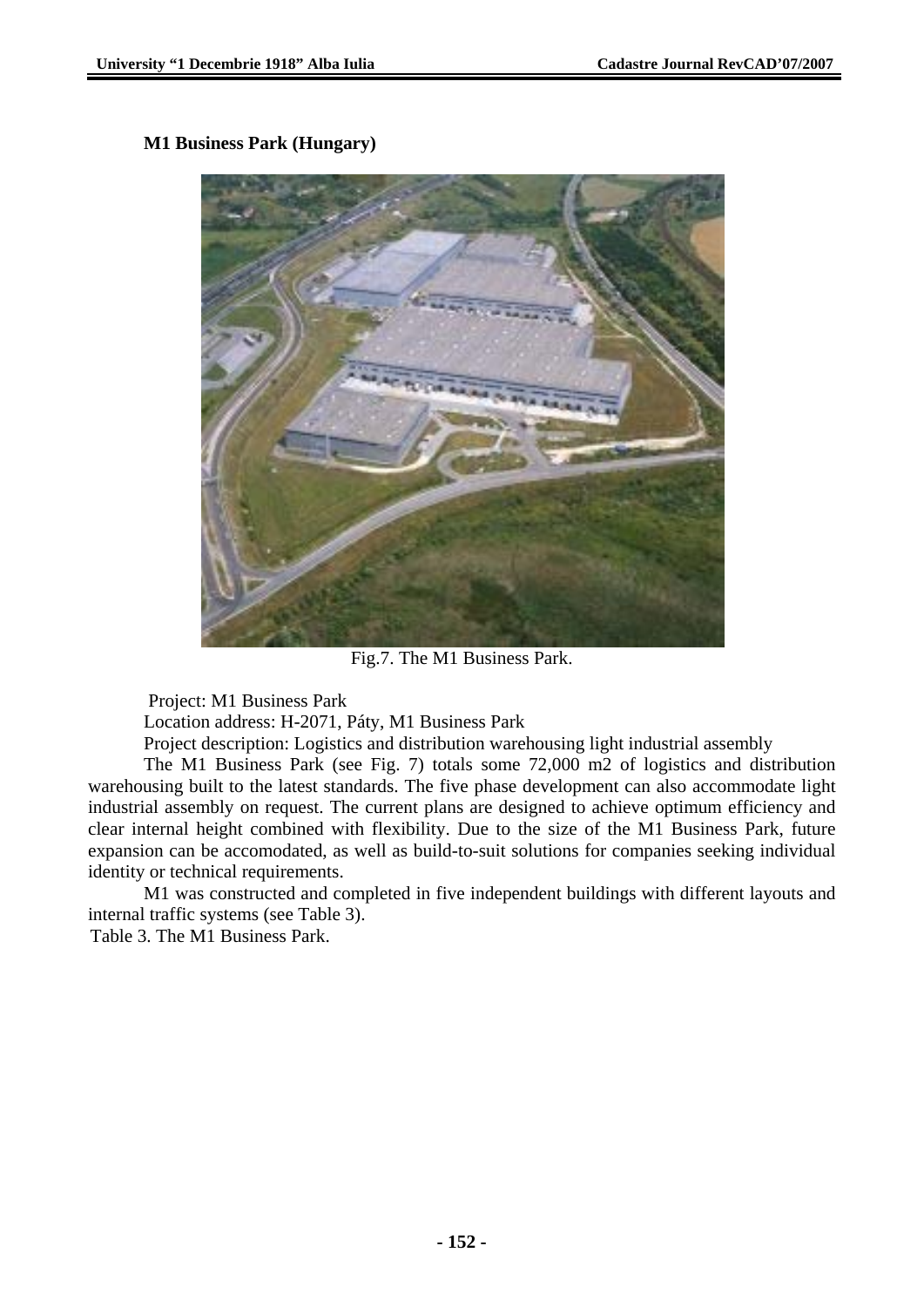|                         | $70,000$ sqm                                                       |  |
|-------------------------|--------------------------------------------------------------------|--|
| <b>Total size:</b>      |                                                                    |  |
|                         | 3 phases (Buildings A, C and D) completed and 100% let             |  |
| <b>Status:</b>          | 4th phase (Building E) is completed and 75%<br>let                 |  |
|                         | Building B completed in Q2 2006                                    |  |
|                         | 3rd phase of Building B: April, 2006                               |  |
| <b>Completion Date:</b> |                                                                    |  |
|                         | Törökbálint Railway<br>Freight terminal: 5<br>Distance to<br>km    |  |
| <b>Location:</b>        | Border:<br>Distance<br>Austrian<br>160<br>km.<br>to                |  |
|                         | Distance to airports: Budapest Ferihegy 40 km, Vienna Schwechat    |  |
|                         | 200<br>km                                                          |  |
|                         | Bus Services: every 15-30 minutes from Budapest center directly to |  |
|                         | the park                                                           |  |
|                         | $\blacksquare$ 11 m clear internal height                          |  |
| <b>Amenities:</b>       | • Floor load 5 $t/m2$                                              |  |
|                         | • Built-to-suit solutions                                          |  |
| <b>Services:</b>        | • Full-service property management with 24-hour security           |  |
|                         | • Secured parking spaces on site                                   |  |
|                         | • Landscaped environment                                           |  |
|                         | • Petrol station adjacent                                          |  |
|                         | • Light industrial use possibility                                 |  |

 **Building A**, completed towards the end of 2001 comprises a total leased area of 4 088 m2 warehouses and 618 m2 of office space arranged over two floors.

 **Building B**, has potential area of 22 000 m2 for warehouses and 2 695 m2 for offices. This building is the last development of the park, which was built in 3 phases. Completion of the third (last) phase was in April, 2006

 **Building C**, completed towards the end of 2001 comprises a total leased existing area of 14 181 m2 warehouses and 1 364 m2 of office space arranged over two floors.

**Buiding D**, completed towards the end of 2002 comprises a total leased existing area of 5 540 m2 warehouses and 1 800 m2 of office space arranged over two floors.

**Building E**, was completed by the end of 2003 and comprises of a total leased existing area of 8 080 m2 warehouses and 980 m2 of office space arranged over two floors. Building E has potential area of 6 060 m2 for warehouses and 735 m2 for offices. 139 parking places are available. The Park represents the future of light industrial, logistics and distribution in Hungary (see Fig. 8).

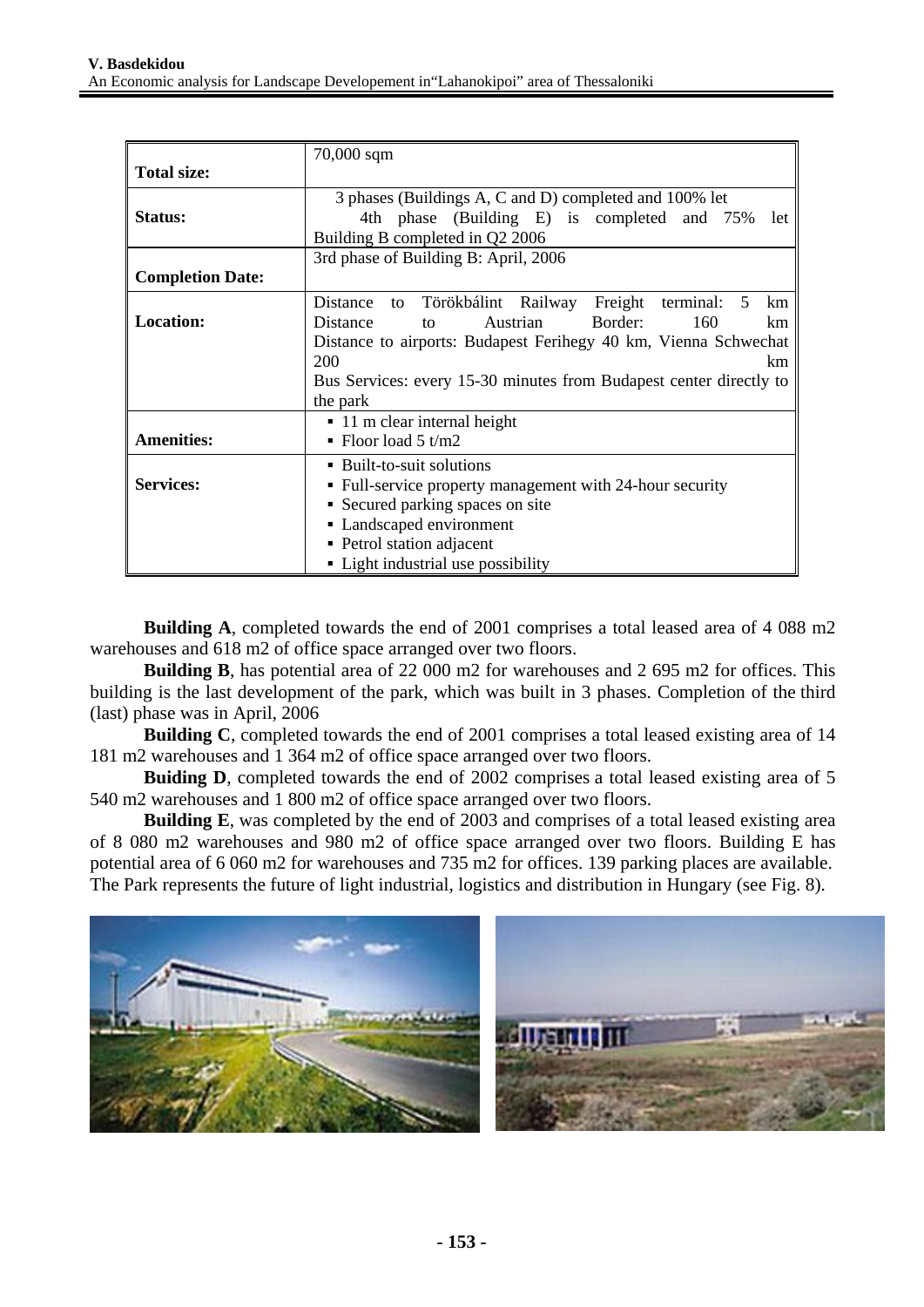

Fig. 8. The M1 Business Park.

## **5. Conclusion**

The business parks that are presented above combine the priviledged location in addition to the facilities that offer, which makes it attractive for companies to transfer their products in the business park, and for residents to enjoy their services[42].This could lead to big business oppurtunities, and the fact that the exploration of landscape is so well organized, with protection to the enviroment, provides a nice example for the local authorities of Thessaloniki to follow and with the right approach and planning to transform the area of Lahanokipoi into the second metropolitan center of the city, with a business park that offers business oppurtunities for companies and many facilities for the residents of the city!

## **References**

*[1] V.Choudhury, Strategic choices in the developement of inter-organizational information systems, Information Systems Research 8(1997)(1), pp. 1-24.* 

*[2] L.Applegate, W.McFarlan and J.McKenney, Corporate Information Systems Management: Text and Cases (fifth.ed.), Irwin/McGraw-Hill, New York (1999).* 

*[3] S.Kaplan and M. Sawhney, E-Hubs: the new B2B marketplaces, Harvard Business Review (2000), pp.98-103.* 

*[4] K.Kyung Kyu and U.Narayan S., Information transfer in B2B procurement:an empirical analysis and measurement (2004).* 

*[5] P.Bentler, EQS Structural Equations Program Manual, Multivariate Software, Encino, CA (1995).* 

*[6] F.Bergeron and L.Raymond, The advantage of electronic data interchange, Database 23 (1992)(4), pp.19-31.* 

*[7] Y. Bakos, Reducing buyer searcsh costs: implications for electronic marketplaces, Management Science 43 (1997) (12)* 

*[8] M. Bensaou and N. Venkatraman, Configurations of inter-organizational relationships: a comparison between U.S. and Japanese automarkets, Management Science 41 (1995) (9), pp. 1471- 1492.* 

*[9] D. Bowersox, D. Closs and B. Cooper, Supply Chain Logistics Management, McGraw-Hill (2002).* 

*[10] E. Clemons and M. Knez, Competition and cooperation in information systems innovation, Information and Management 15 (1998), pp. 25-35.* 

*[11] P. Weill and M. Vitale, What IT infrastructure capabilities are needed to implement e-business models?, MIS Quarterly Executive 1 (2002) (1), pp. 17-34.*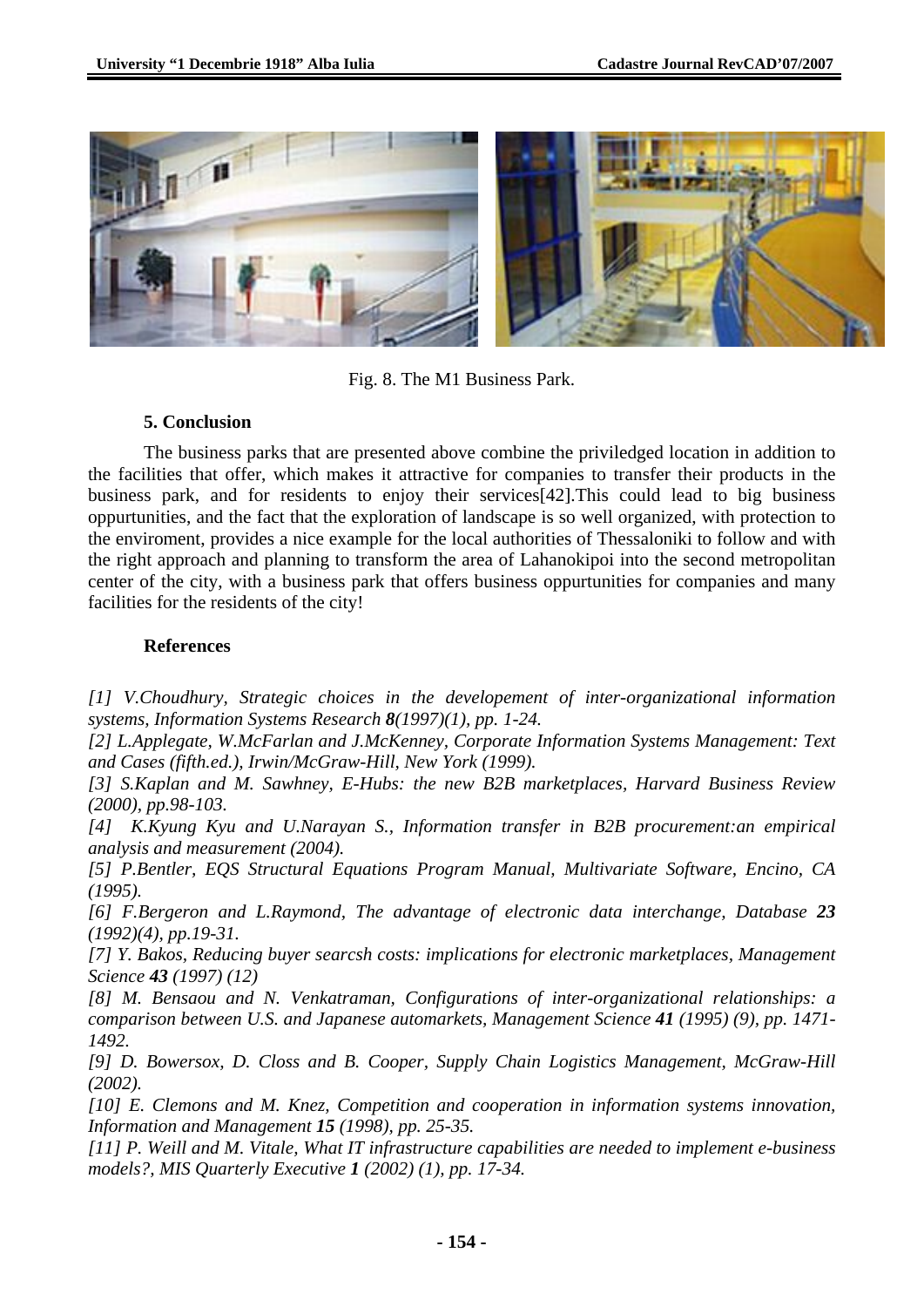*[12] A. Zaheer and N. Venkatraman, Determinants of electronic integration in the insurance industry: an empirical test, Management Science 40 (1994) (5), pp. 549-566.* 

*[13] H. Armstrong, Myth and the landscape. In: E. Gordon, (E.d), Spatial experience: Media and the production of place. Special edition ofv Spectator, USC Journal of Film and Television Critisism,2002, pp. 12-25.* 

*[14] C.H. Bernard, Urbanization affects a large share of farmland, 2000, Rural Conditions Trends 10, 57-63.* 

*[15] S.Bell, S.Morse, Sustainability Indicators. Measuring the Immeasurable, 1999, Earthscan Publications, London.* 

*[16] S.C. Burassa, The Aesthetics of Landscape, 1991, Belhaven Press, London.* 

*[17] D.Bruns, B.H.Green, Identifying threatened, valued landscapes, 2001. In: B.Green, W.Vos, (Eds), Threatened Landscapes, Concerving Cultural Enviroments. Spon Press, London, pp.119- 127.* 

*[18] P.G. Cale, R.J. Hobbs, Landscape heterogeneity indices: problems of scale and applicability, with particular reference to animal habitat description, 1994. Pac. Conserv. Biol. 1, 183-193.* 

*[19] G.R. Glay, T.C. Daniel, Scenic landscape assesment: the effects of land management jurisdiction on public perception of scenic beauty, 2000. Landscape Urban Plan, 49, 1-13.* 

*[20] Council of Europe, European Landscape Convention and Explanatory report, 2000. T-Land 6. Strasburg.* 

*[21] T.C. Daniel, R.S. Boster, Measuring Landscape Aesthetics: The Scenic Beauty Estimation Method, 1976, Forest Service, US Department of Agriculture.* 

*[22] T.C. Daniel, M.M. Meitner, Representational validity of landscape visualizations: the effects of graphical realism on perceived scenic beauty of forest vistas, 2001. J. Environ. Psychol. 21, 61-72.* 

*[23] P. Dearden, Consensus and a theoretical framework for landscape evaluation, 1987. J Environ. Manag. 34, 267-278.* 

*[24] Defra, 2004. Quality of Life Counts. Enviroment Protection Statistics and Information Management Division, Department for Enviroment, Food and Rural Affairs, London, UK.* 

*[25] B. Green, W. Vos, (Eds), 2001, Threatened Landscapes. Concerving Cultural Enviroments. Spon Press, London.* 

*[26] E.J. Gustafson, 1998. Quantifying landscape spatial pattern: what is the state of the art? Ecosystem 1, 143-156.* 

*[27] T.R. Herzog, 1984. A cognitive analysis of preference for field –and-forest enviroments. Landscape Res. 9, 10-16.* 

*[28] M. Hunziker, 1995. The spontaneous reafforestation in abandoned agricultural lands: perception and aesthetic assesments by locals and tourists. Landscape Urban Plan. 31, 399-410.* 

*[29] B.P. Kaltenborn, T. Bjerke, 2002. Associations between enviromental value orientations and landscape preferences. Landscape Urban Plan, 59, 1-11.* 

*[30] R. Kaplan, S. Kaplan, 1989. The Experience of Nature: a Psycological Perspective, Cambridge University Press, Cambridge, UK.* 

*[31] A.B. Leitao, J. Ahern, 2002. Applying landscape ecological concepts and metrics in sustainable landscape planning, Landscape Urban Plan. 59, 65-93.* 

*[32] J.A. Lynch, R.H. Gimblett, 1992. Perceptual values in the cultural landscape: a computer model for assessing and mapping perceived mystery in rural enviroments. J. Comp., Environ. Urban Syst. 16, 453-471.* 

*[33] A.E. Magurran, 1998. Ecological Diversity and its Measurement. Croom Helm, London.* 

*[34] R. Parsons, T.C. Daniel, 2002. Good looking: in defense of scenic landscape aesthetics. Landscape Urban Plan. 60, 43-56.* 

*[35] H.P. Piorr, 2003. Enviromental policy, agri-enviromental indicators and landscape indicators. Agric. Ecosyst. Environ. 98, 17-33.*